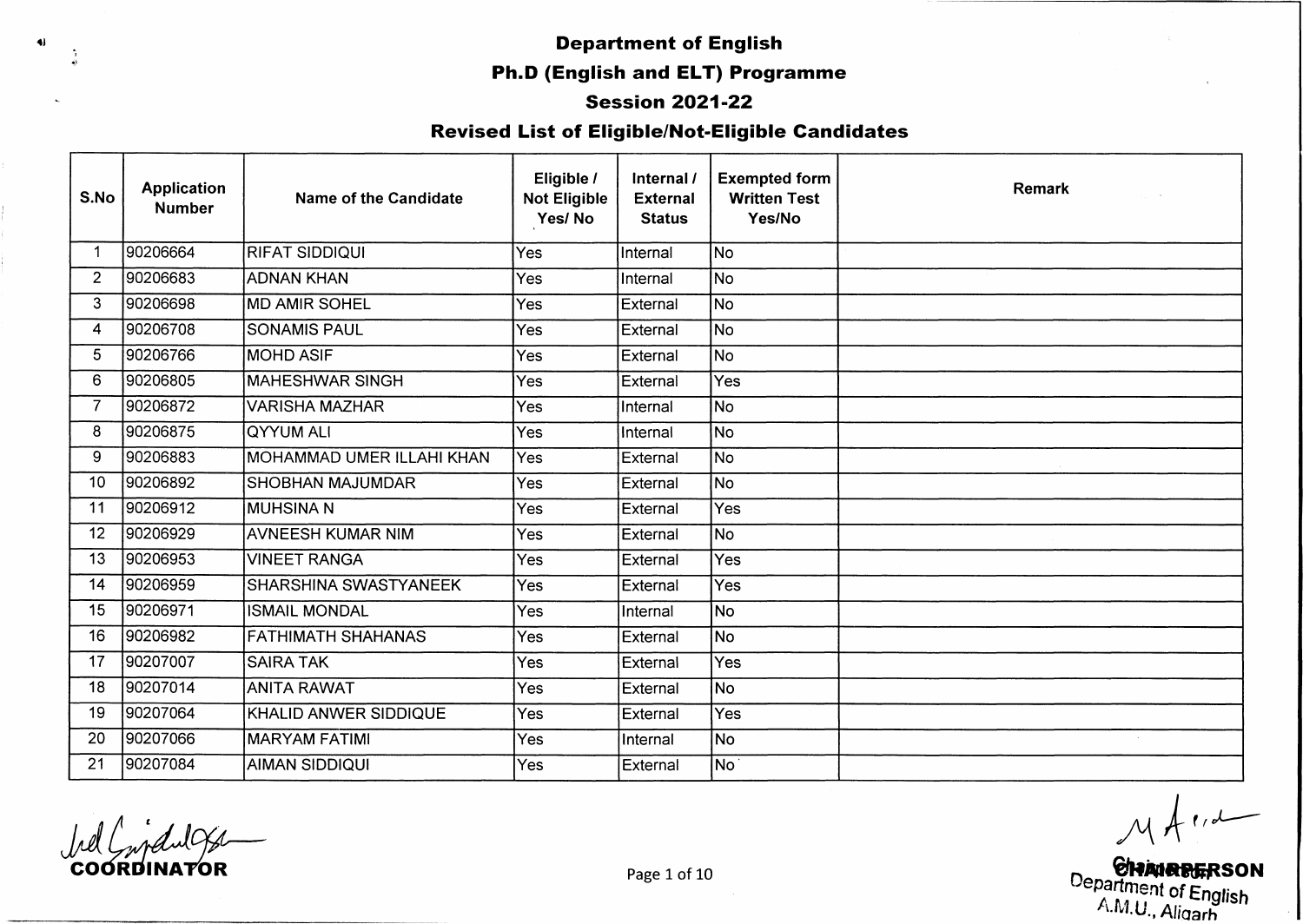#### **Session 2021-22**

#### **Revised List of Eligible/Not-Eligible Candidates**

| 22 | 90207097 | <b>SALMA MUSHTAQ ITOO</b>    | <b>Yes</b> | Internal        | No             |                                        |
|----|----------|------------------------------|------------|-----------------|----------------|----------------------------------------|
| 23 | 90207102 | SHAIKH AISHA MUSHIR AHMED    | Yes.       | Internal        | No.            |                                        |
| 24 | 90207166 | <b>AFREEN YEASMIN</b>        | No         | External        | No.            | <b>RESULT AWAITED</b>                  |
| 25 | 90207178 | <b>SARA BUSHRA</b>           | Yes        | Internal        | No l           |                                        |
| 26 | 90207220 | <b>SOHINI SEN</b>            | Yes        | External        | <b>Yes</b>     |                                        |
| 27 | 90207310 | <b>AMIR KHAN</b>             | Yes        | Internal        | No.            |                                        |
| 28 | 90207490 | <b>HILAL AHMAD HAJAM</b>     | <b>Yes</b> | <b>External</b> | <b>No</b>      | <b>MA Marksheet not attached</b>       |
| 29 | 90207602 | <b>KOYEL BANERJEE</b>        | Yes        | External        | N <sub>o</sub> |                                        |
| 30 | 90207952 | TARIQ AHMAD PEER             | Yes        | External        | No             |                                        |
| 31 | 90208552 | PRARTHANA BORDOLOI           | Yes        | External        | No.            |                                        |
| 32 | 90208609 | <b>RAJIBUL ISLAM</b>         | Yes        | External        | Yes            |                                        |
| 33 | 90208869 | <b>MEHBUB ALAM</b>           | <b>Yes</b> | External        | <b>Yes</b>     |                                        |
| 34 | 90209129 | <b>OROOSA ANWAR</b>          | Yes        | Internal        | No             |                                        |
| 35 | 90209411 | MOHAMMAD TAYIB SHEIKH        | Yes        | External        | Yes            |                                        |
| 36 | 90209417 | <b>HAIDAR ALI</b>            | Yes        | External        | No.            |                                        |
| 37 | 90209553 | <b>PARVEZ HASAN</b>          | <b>No</b>  | External        | Yes            | Below 50% in BA                        |
| 38 | 90209707 | <b>AISWARYA SURESH KUMAR</b> | Yes        | External        | Yes            |                                        |
| 39 | 90210025 | <b>RAYYAN NEMAT</b>          | Yes        | External        | No             |                                        |
| 40 | 90210383 | TAHREEM ABBAS                | Yes        | Internal        | No             | MA marks missing                       |
| 41 | 90211236 | <b>SOUBIA SABA</b>           | Yes        | External        | N <sub>o</sub> |                                        |
| 42 | 90211339 | <b>ZAHID MUSHTAQ SHEIKH</b>  | Yes        | Internal        | No)            |                                        |
| 43 | 90211362 | <b>GARGI GUPTA</b>           | <b>No</b>  | External        | No             | RESULT AWAITED, No Documents Attached  |
| 44 | 90211678 | <b>ZAINAB ZAINAB</b>         | Yes        | External        | N <sub>o</sub> |                                        |
| 45 | 90212002 | <b>SAMAN SALMAN</b>          | Yes        | Internal        | No             | MA marksheet missing                   |
| 46 | 90212054 | <b>ARSHADUL HAQUE</b>        | Yes        | External        | No             | MA, BA, High School Marksheets missing |

**COORDINATOR Page 2 of 10** 

 $\hat{\mathbf{a}}_i$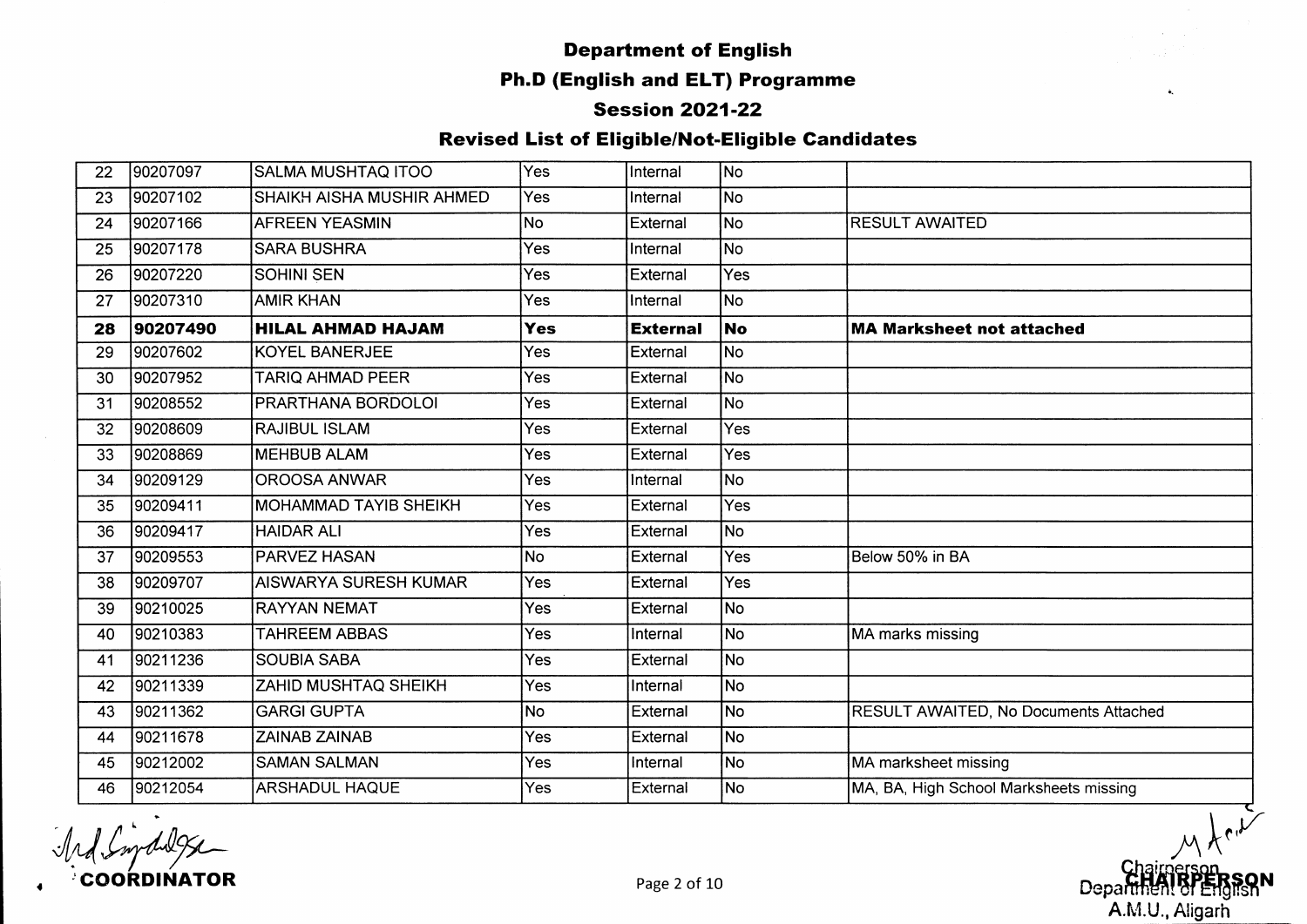# **• Supervisor of English**<br> **Containing the Containing Contains and Contains and Department of English Ph.D (English and ELT) Programme**

#### **Session 2021-22**

#### **Revised List of Eligible/Not-Eligible Candidates**

| 47 | 90212172 | <b>SAADQA SULTAN</b>        | Yes        | internal        | No        |                                              |
|----|----------|-----------------------------|------------|-----------------|-----------|----------------------------------------------|
| 48 | 90213171 | <b>MADIHA NOMAN</b>         | Yes        | Internal        | lNo.      | MA marksheet missing                         |
| 49 | 90213267 | <b>IZRAM JAMSHED</b>        | Yes        | Internal        | No        | High School MS required; BC                  |
| 50 | 90213326 | S AAYEENA QUDRAT            | Yes        | External        | No        | <b>High School MS required</b>               |
| 51 | 90214125 | İKHAIRUL SARKAR             | Yes        | Internal        | no        |                                              |
| 52 | 90214298 | <b>JAMAL AHMAD</b>          | Yes        | External        | no        | PH                                           |
| 53 | 90214775 | <b>IHITESH GAUTAM</b>       | lNo.       | External        | lNo.      | MA in Public Administration                  |
| 54 | 90214784 | IDANIYA SHAKIR              | No         | External        | INo.      | Below 55% in MA, Marksheet Not Attached      |
| 55 | 90215089 | <b>AAISHA PRAVEEN</b>       | Yes        | External        | No        | BC                                           |
| 56 | 90215483 | <b>RAJESH KUMAR</b>         | Yes        | External        | Yes       | SC; JRF                                      |
| 57 | 90215788 | <b>GAYATRI TYAGI</b>        | Yes        | External        | no        | Results awaited; BA, High school MS required |
| 58 | 90215796 | <b>CHANDNI VARSHNEY</b>     | Yes        | External        | no        |                                              |
| 59 | 90216278 | <b>MOHAMMAD FAISAL KHAN</b> | Yes        | External        | <b>No</b> | <b>BC</b>                                    |
| 60 | 90216506 | <b>SUHAIB NAZIR</b>         | Yes        | External        | lno       |                                              |
| 61 | 90217259 | SHAHNAWAZ AHMAD WANI        | Yes        | External        | Yes       | <b>NET</b>                                   |
| 62 | 90217385 | <b>HIBA SAEED</b>           | Yes        | Internal        | No.       |                                              |
| 63 | 90218721 | <b>FOZIA</b>                | Yes        | External        | Ino       |                                              |
| 64 | 90220734 | NAMRAH RIZVI<br>$\lambda$   | <b>Yes</b> | External        | no        | BA, High School MS required                  |
| 65 | 90220746 | <b>MD MUSTAFA RAZA</b>      | Yes        | Internal        | Ino       | BC; High school MS Req.                      |
| 66 | 90220749 | <b>SUHAIL MOHAMMED</b>      | Yes        | Internal        | Ino       | MA ms req.                                   |
| 67 | 90220874 | <b>SYED UZMA JAN</b>        | Yes        | External        | no        | BC; High school MS Req.                      |
| 68 | 90221072 | <b>SHAGUFTA RAHBAR</b>      | Yes        | External        | Yes       | <b>BC: NET</b>                               |
| 69 | 90221285 | <b>MALAVIKA SURESH</b>      | Yes        | External        | Yes       | NET; High School ms req.                     |
| 70 | 90221608 | <b>RAJNI SINGH</b>          | <b>Yes</b> | External        | no        | High school ms req.                          |
| 71 | 90221893 | <b>RIYA PANWAR</b>          | <b>Yes</b> | <b>External</b> | <b>No</b> | <b>MA Marksheet not attached</b>             |

coo

u.

Department of English A.M.U., Aligarh

Page 3 of 10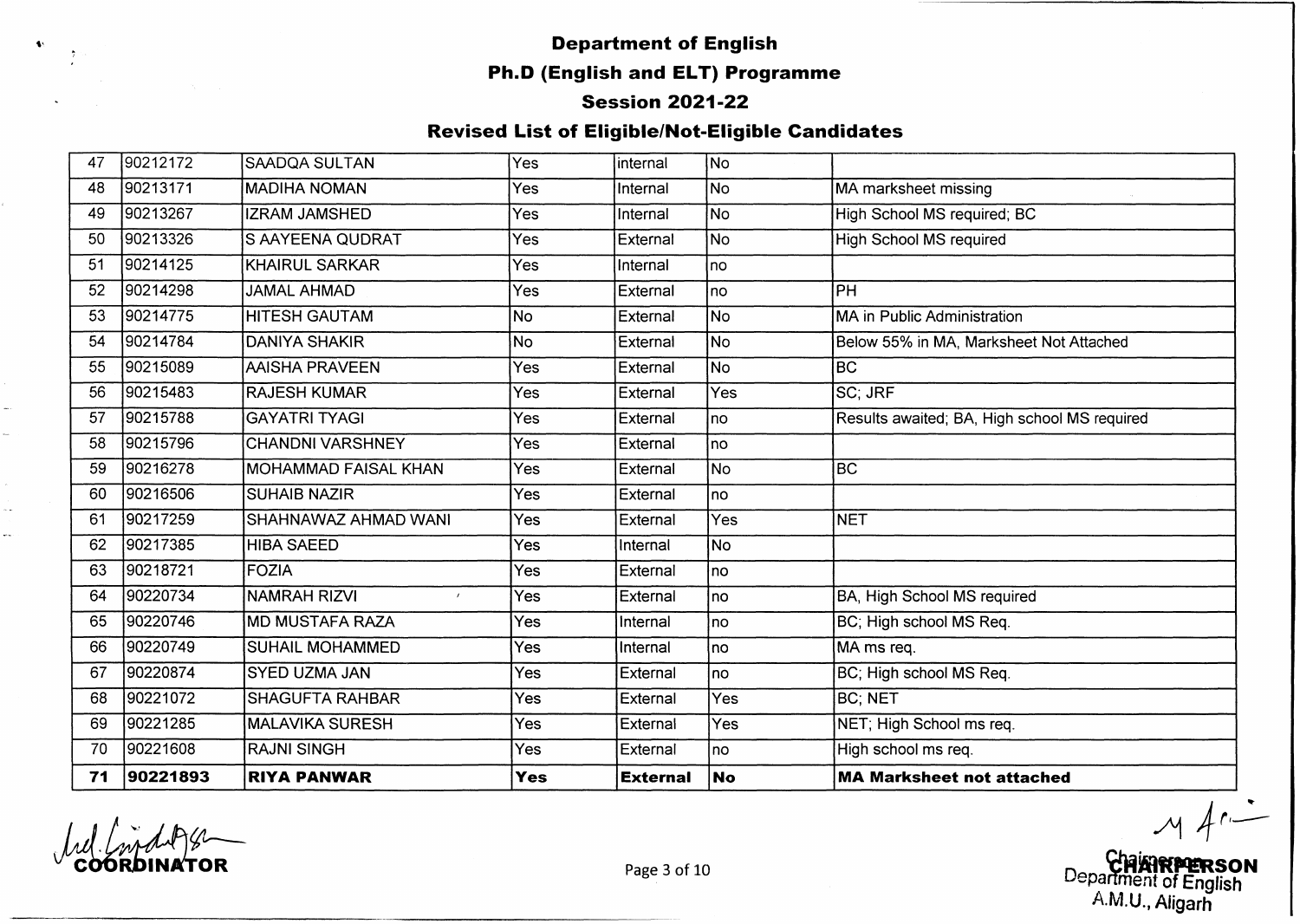#### **Session 2021-22**

| 72 | 90222108 | <b>SEHROZ</b>             | Yes        | Internal | Ino |                              |
|----|----------|---------------------------|------------|----------|-----|------------------------------|
| 73 | 90222722 | <b>ABUL BASHAR</b>        | Yes        | Internal | Yes | JRF; MA ms req.              |
| 74 | 90222765 | <b>ABU JONAID</b>         | Yes        | External | No  |                              |
| 75 | 90223282 | ADEEBA SIDDIQUI           | Yes        | Internal | No  |                              |
| 76 | 90223637 | <b>RAMLA PARVEEN</b>      | Yes        | External | No  |                              |
| 77 | 90223687 | <b>MADHULIKA PARMAR</b>   | <b>Yes</b> | External | No  |                              |
| 78 | 90223702 | NABEELA                   | <b>Yes</b> | External | No) |                              |
| 79 | 90224842 | PRIYANKA SINGH            | Yes        | External | No  |                              |
| 80 | 90225185 | MD MUMREZ ALI             | Yes        | Internal | No. | lвc                          |
| 81 | 90226590 | <b>SARMAD SHAKEEL</b>     | Yes        | Internal | No. | High School ms req.          |
| 82 | 90226718 | ISHFAQ AHMAD BABA         | Yes        | External | Yes | <b>NET</b>                   |
| 83 | 90227287 | <b>SHEIKH SHAISTA ALI</b> | Yes        | External | No. | MA ms req.                   |
| 84 | 90227294 | <b>KM TINKAL GUPTA</b>    | Yes        | External | Yes | NET; BA, High School ms req. |
| 85 | 90227326 | <b>KM ANURADHA</b>        | Yes        | External | Ino | lsc <sup>.</sup>             |
| 86 | 90227378 | <b>NAGHMA SHAKIR</b>      | Yes        | External | No  |                              |
| 87 | 90227403 | <b>SAHAR SALEEM</b>       | Yes        | Internal | No. | PH; High School ms req.      |
| 88 | 90227484 | FATIMA ZAHEER             | Yes        | External | No  | All ms req,                  |
| 89 | 90227539 | <b>AYAN KHAN</b>          | Yes        | External | Ino | All ms req,                  |
| 90 | 90228203 | <b>MAMTAJ KHATUN</b>      | no         | External | No  | Below 50% in BA              |
| 91 | 90228220 | <b>ANAM TARIQ</b>         | Yes        | Internal | No  |                              |
| 92 | 90228279 | KIRTEE TIWARI             | Yes        | External | No  | All ms req,                  |
| 93 | 90228428 | <b>FAISAL SAWOOD</b>      | Yes        | Internal | Yes | JRF;BC                       |
| 94 | 90229253 | <b>ESHA GOTEWAL</b>       | Yes        | Internal | No. |                              |
| 95 | 90229710 | HUMA DATT                 | yes        | External | no  |                              |
| 96 | 90230136 | MAYANK BHARDWAJ           | Yes        | Internal | No  |                              |

**COORDINATOR** 

*<sup>y</sup> j \ <sup>k</sup>* enairperson<br>Page 4 of 10 **Notation and the Contract of Contract of the Contract of Contract of No. 10**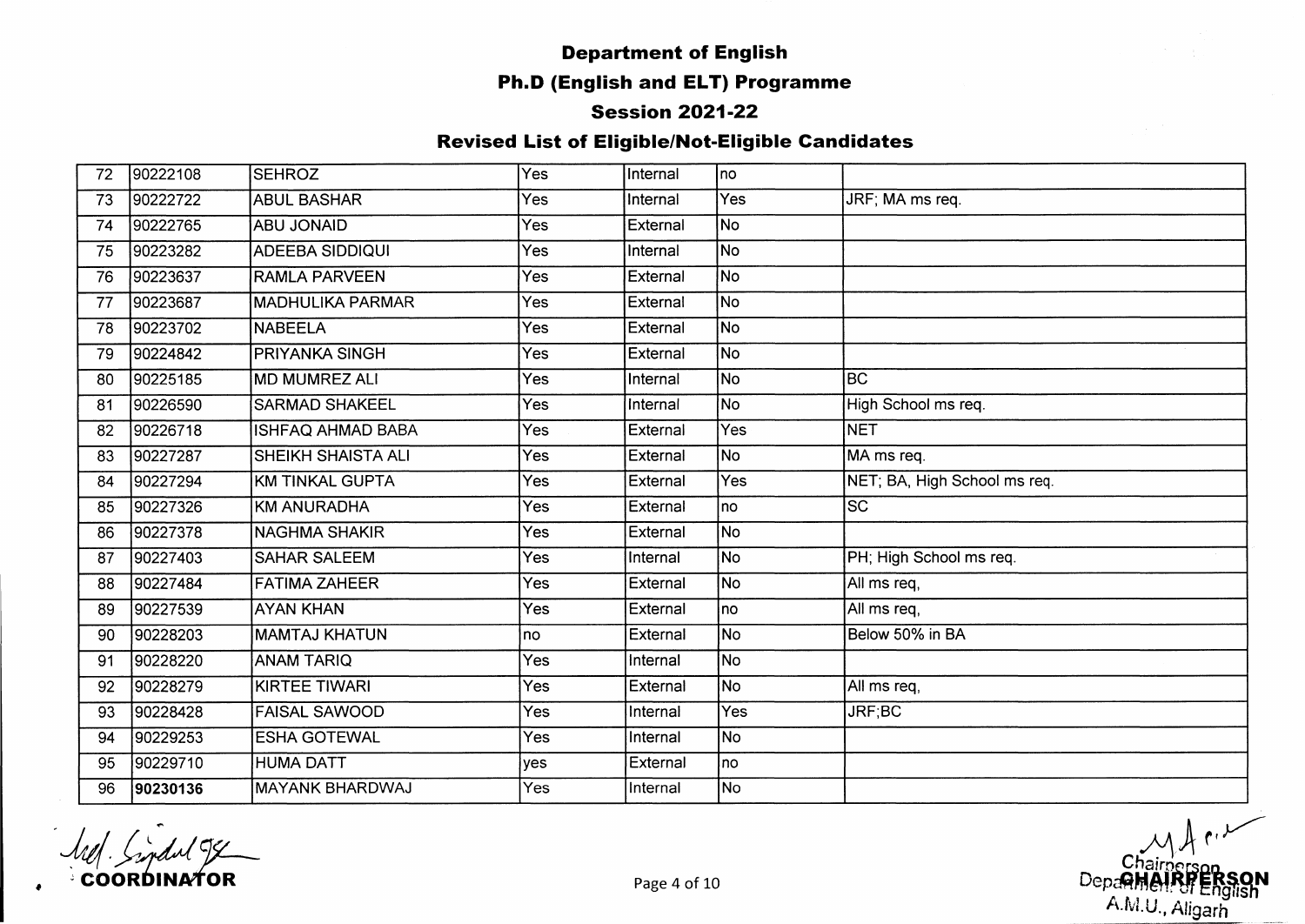#### **Session 2021-22**

#### **Revised List of Eligible/Not-Eligible Candidates**

| 97  | 90231203 | NEERAJ KUMAR YADAV             | lyes       | External  | No         | No Document attached                    |
|-----|----------|--------------------------------|------------|-----------|------------|-----------------------------------------|
| 98  | 90231300 | <b>SHAHRUKH KHAN</b>           | No         | External  | <b>yes</b> | Below 50% in BA, Marksheet Not Attached |
| 99  | 90231350 | <b>TANJENUR ISLAM</b>          | <b>Yes</b> | Enternal  | Yes        |                                         |
| 100 | 90232052 | <b>APURBA BISWAS</b>           | No         | External  | Yes        | Below 50% in BA                         |
| 101 | 90233639 | <b>MEHPARA JAN</b>             | <b>Yes</b> | External  | lNo.       | Documents no attached                   |
| 102 | 90233726 | <b>AFSHA</b>                   | Yes        | External  | No         |                                         |
| 103 | 90234242 | MOZAM UL MANZOOR KHAN          | <b>Yes</b> | External  | No         |                                         |
| 104 | 90234408 | <b>RIPON SK</b>                | Yes        | External  | Yes        |                                         |
| 105 | 90234717 | <b>NITU MUKHERJEE</b>          | <b>Yes</b> | External  | <b>yes</b> |                                         |
| 106 | 90235586 | <b>MADIHA</b>                  | yes        | linternal | no         | No document attached                    |
| 107 | 90236080 | KHALIDA BI                     | yes        | external  | no         |                                         |
| 108 | 90236643 | IKANAKLATA                     | no         | lexternal | <b>yes</b> | Below 50% in BA                         |
| 109 | 90237063 | MOHD SHAHBAZ KHAN              | yes        | lexternal | no         |                                         |
| 110 | 90237133 | INIDA HASAN                    | yes        | lexternal | no         |                                         |
| 111 | 90237873 | NIKHAT NASREEN KHANAM          | yes        | lexternal | Ino        |                                         |
| 112 | 90239507 | <b>ABDUL VAAHID</b>            | yes        | external  | Ino        |                                         |
| 113 | 90239858 | <b>MOHD ANSAR SHAH</b>         | yes        | external  | no         |                                         |
| 114 | 90240311 | <b>UBAIDUL HOQUE CHOUDHURY</b> | yes        | external  | yes        | Documents not attached                  |
| 115 | 90240970 | <b>NASIRUDDIN SK</b>           | yes        | external  | no         |                                         |
| 116 | 90241163 | <b>SAIQ UN NISA</b>            | yes        | external  | no         | No BA domunebt attached                 |
| 117 | 90241368 | <b>LISA KHAN</b>               | yes        | external  | no         |                                         |
| 118 | 90241769 | <b>AASIF ISMAIL PARRAY</b>     | <b>ves</b> | external  | lves       |                                         |
| 119 | 90242093 | <b>EHSANUL HAQUE</b>           | <b>ves</b> | internal  | <b>no</b>  |                                         |
| 120 | 90242475 | <b>RAHMAT JAHAN</b>            | yes        | external  | Ino        |                                         |
| 121 | 90242524 | <b>IRRAM IRFAN</b>             | yes        | external  | yes        |                                         |

TOR

**/■v LETARREDRSON** Department of English A.M.U., Aiigarh

 $\dot{v}_1$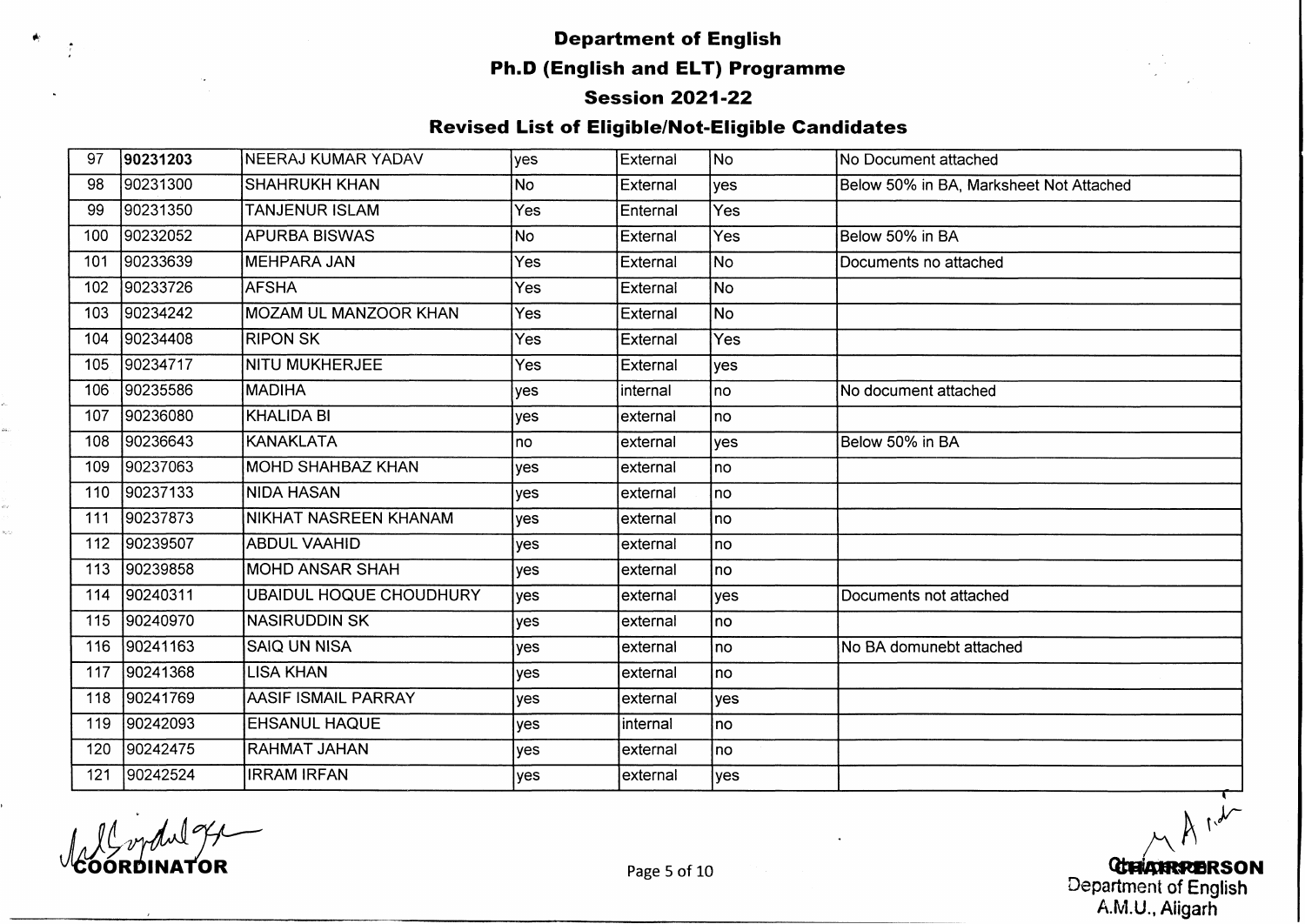## **Department of English**

#### **Ph.D (English and ELT) Programme**

#### **Session 2021-22**

| 122 | 90242759 | <b>NASREENA</b>              | <b>ves</b> | lexternal | yes        |                                          |
|-----|----------|------------------------------|------------|-----------|------------|------------------------------------------|
| 123 | 90243985 | <b>HARUN RASHID</b>          | <b>ves</b> | lexternal | Ino        |                                          |
| 124 | 90244807 | NEELOFAR NUZHAT KHOKHAR      | <b>ves</b> | lexternal | Ino        |                                          |
| 125 | 90245050 | <b>MOHAMMAD HAROON</b>       | <b>ves</b> | lexternal | Ino        |                                          |
| 126 | 90245061 | <b>AYESHA KHATUN</b>         | yes        | lexternal | yes        |                                          |
| 127 | 90245075 | NASREEN AKTAR TAPADAR        | <b>ves</b> | lexternal | Ino        | passed in 2018.no documents              |
| 128 | 90245327 | <b>NAZRUL SHAIK</b>          | no         | Iexternal | Ino        | Below 55% in MA                          |
| 129 | 90246486 | <b>SUMAIRA AKHTER</b>        | yes        | lexternal | Ino        |                                          |
| 130 | 90246601 | <b>MRANALINI SINGH</b>       | yes        | Iinternal | Ino        |                                          |
| 131 | 90247311 | <b>MOHD ISMAEEL</b>          | yes        | linternal | no.        |                                          |
| 132 | 90247387 | <b>SIMRAN PARVEEN</b>        | yes        | lexternal | no.        |                                          |
| 133 | 90247978 | <b>ANSUA SABNAM FARHA</b>    | yes        | lexternal | <b>no</b>  | No BA document attached                  |
| 134 | 90247984 | <b>HUDA SULTAN</b>           | yes        | internal  | lno.       |                                          |
| 135 | 90248321 | <b>IFRAH MUSHTAQUE</b>       | yes        | lexternal | lno.       |                                          |
| 136 | 90248355 | <b>MOHD FAISAL</b>           | yes        | lexternal | no l       |                                          |
| 137 | 90248645 | <b>AFREEN</b>                | yes        | internal  | no         |                                          |
| 138 | 90248774 | <b>SATYAJEET DEY</b>         | yes        | external  | <b>yes</b> | documents not attched                    |
| 139 | 90248847 | <b>ANNIE JONES</b>           | yes        | linternal | no         |                                          |
| 140 | 90248853 | NARGIS NISHAT ANJUM          | yes        | external  | no.        |                                          |
| 141 | 90248989 | <b>AKANKSHA SINGH</b>        | yes        | external  | no.        | No BA document attached                  |
| 142 | 90249166 | SUMMYIA KOUSER               | yes        | external  | no         | no document attached                     |
| 143 | 90249180 | <b>IMD SAMAUN SK</b>         | yes        | external  | no         | Net 2018                                 |
| 144 | 90249446 | <b>AFSAL NIYAS KADAVANDI</b> | no         | external  | yes        | Below 50% in BA & Marksheet not attached |
| 145 | 90249710 | POONAM                       | yes        | External  | No.        |                                          |
| 146 | 90250309 | <b>SHAH MOHD ABDULLAH</b>    | Yes        | External  | <b>Yes</b> |                                          |

Welfindel **COORDINATOR** 

 $-1, 1$ **Chairperson** Page 6 of 10 **Page 6 of 10 Department of the SN A IB in the SN A IB illustrated by Department of Department of N** AMU., Aligarh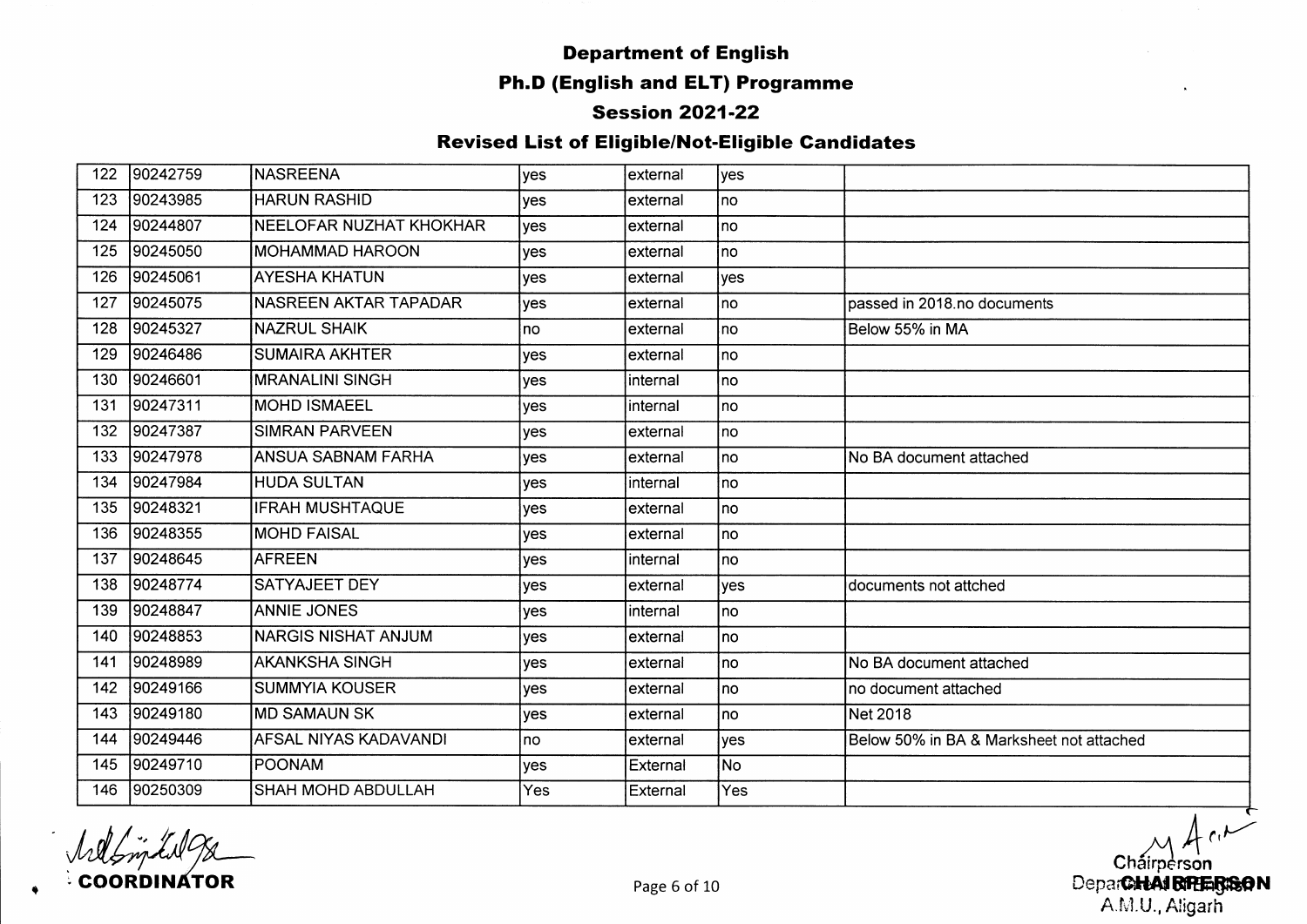#### **Department of English**

#### **Ph.D (English and ELT) Programme**

#### **Session 2021-22**

#### **Revised List of Eligible/Not-Eligible Candidates**

| 147 | 90250572 | <b>SAUMA AFREEN</b>        | yes        | Internal | no             | MA Marksheet not attached                     |
|-----|----------|----------------------------|------------|----------|----------------|-----------------------------------------------|
| 148 | 90250662 | <b>MIDHAT TASNEEM</b>      | Yes        | External | <b>No</b>      | BA marksheet required                         |
| 149 | 90250768 | <b>SABIRUL HOSSAIN</b>     | <b>No</b>  | External | No             | Below 50% in BA                               |
| 150 | 90250841 | <b>SARA FARAZ</b>          | Yes        | External | No.            | BA and MA markssheet required                 |
| 151 | 90251218 | <b>HUMAYUN SK</b>          | Yes        | Internal | No.            |                                               |
| 152 | 90251252 | MANAN BASHIR WANI          | Yes        | External | Yes            | <b>BA</b> marksheet required                  |
| 153 | 90251305 | <b>SHAIQ ALI</b>           | Yes        | External | No             |                                               |
| 154 | 90251693 | <b>SAMAN JAVED</b>         | <b>No</b>  | External | No.            | Below 55% in MA                               |
| 155 | 90252177 | <b>BUSHRA SALAHUDDIN</b>   | Yes        | Internal | N <sub>o</sub> |                                               |
| 156 | 90252288 | <b>SAHAR HASHMI</b>        | yes        | External | No             | MA from CDE AMU                               |
| 157 | 90252419 | <b>PARUL YADAV</b>         | yes        | External | No             |                                               |
| 158 | 90252490 | FAMOUS AFSHA SUDHAN        | yes        | External | No             |                                               |
| 159 | 90252563 | AMRIN                      | yes        | External | No             | MA 61.68% BA marksheet required               |
| 160 | 90253555 | RAKSHANDA IQBAL            | ves        | External | No             | <b>BA</b> marksheet required                  |
| 161 | 90253643 | <b>SHAHANA</b>             | <b>No</b>  | External | No.            | <b>MSc Math and BSc</b>                       |
| 162 | 90253757 | <b>SYED ISHFAQ ALTAF</b>   | yes        | External | No.            |                                               |
| 163 | 90253940 | <b>AVISHEK CHAKROBORTY</b> | <b>No</b>  | External | No.            | PH Category, MA 50.125% BA 42.06% (Below 50%) |
| 164 | 90254067 | <b>MOJAHID ASHARAF</b>     | yes        | External | No             |                                               |
| 165 | 90254229 | <b>RAJA BABOO</b>          | <b>yes</b> | External | Yes            |                                               |
| 166 | 90254256 | <b>ABDUL HAMEED K P</b>    | yes        | External | <b>Yes</b>     |                                               |
| 167 | 90254259 | <b>MEHWISH MAJID</b>       | yes        | External | No.            |                                               |
| 168 | 90254454 | INSHA MIR                  | yes        | External | No             | BA/MA marksheet required                      |
| 169 | 90254456 | <b>SHOWKAT AHMED PARA</b>  | yes        | External | No.            | <b>BA marksheet required</b>                  |
| 170 | 90254461 | <b>SHAHIDA MIR</b>         | yes        | External | <b>No</b>      | BA 49.78% PH category                         |
| 171 | 90254817 | <b>AYEENA ISLAM</b>        | yes        | External | lNo.           | MA marksheet required                         |

 $\epsilon$ 

 $M$  from

**NATOR Page 7 of 10 Page 7 of 10 CPIXFRPERSON**  $\omega$ epartment of English A.M.U., Aligarh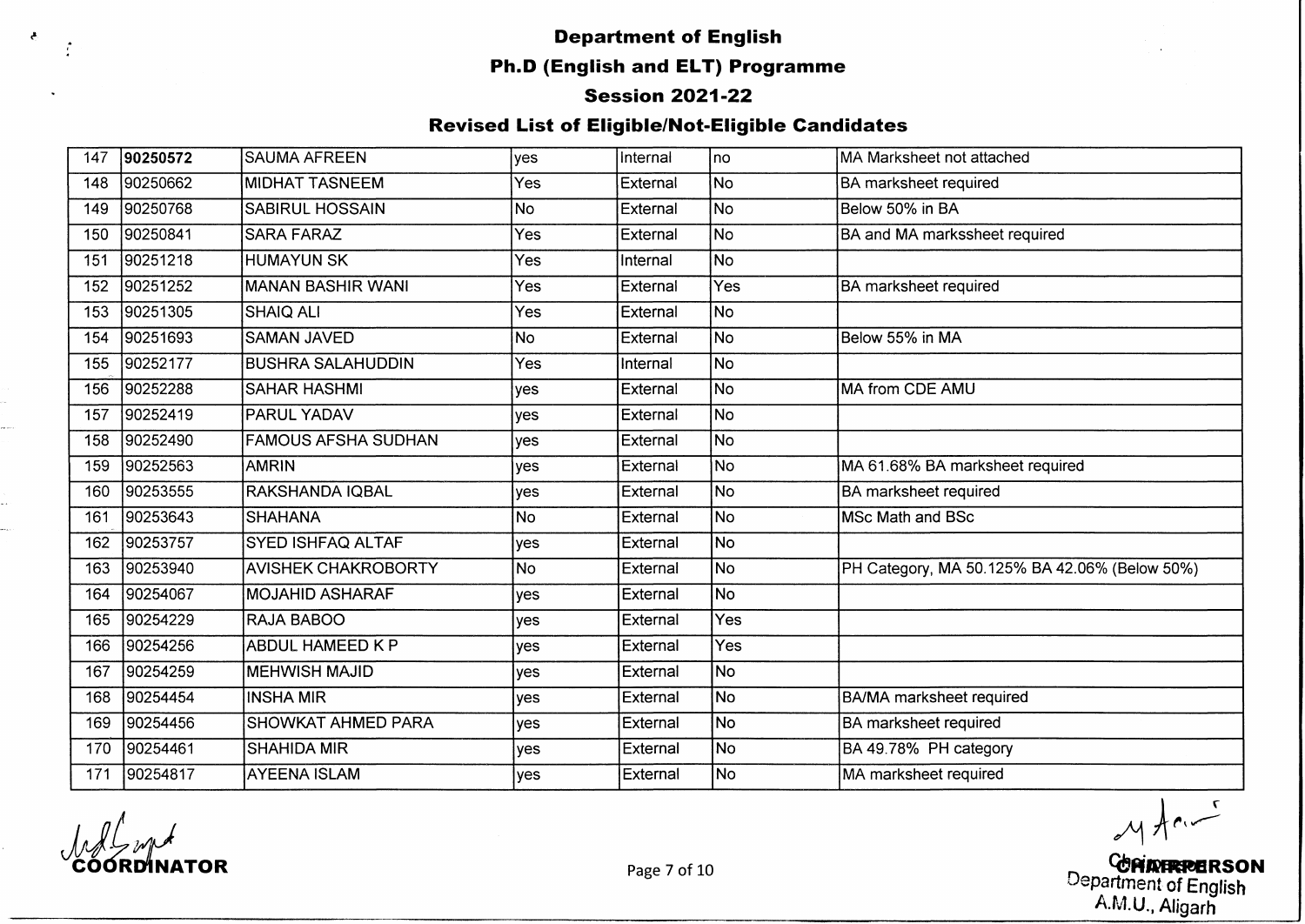$\sim 10^{-11}$ 

 $\frac{1}{\sqrt{2}}\left( \frac{1}{2}+\lambda\left( \mathbf{r}\mathbf{p}\right) \right) =\lambda\left( \sqrt{2}-\lambda\right)$ 

#### **Session 2021-22**

| 172 | 90254911 | <b>AFROJ JAHAN</b>                    | yes        | External | Yes                      |                                 |
|-----|----------|---------------------------------------|------------|----------|--------------------------|---------------------------------|
| 173 | 90255022 | <b>ALI MURTAZA</b>                    | yes        | External | Yes                      |                                 |
| 174 | 90255112 | <b>SAFIA NAZEEF</b>                   | yes        | External | No                       | <b>BA/MA</b> marksheet required |
| 175 | 90255384 | <b>BAZEGHA ALAM</b>                   | yes        | Internal | No)                      |                                 |
| 176 | 90255582 | <b>SANA SOFIYAN</b>                   | yes        | External | No                       |                                 |
| 177 | 90255707 | <b>DAUD BAIG</b>                      | yes        | Internal | No                       | <b>BA</b> marksheet required    |
| 178 | 90255785 | <b>MEHAK MIRZA</b>                    | yes        | External | No                       |                                 |
| 179 | 90256018 | <b>S MOHD ABDULLAH</b>                | yes        | Internal | No                       | BA marksheet required           |
| 180 | 90256028 | <b>AALIYA SEHAR</b>                   | ves        | External | No                       |                                 |
| 181 | 90256088 | <b>ZUMAR WASEEM</b>                   | yes        | External | No.                      | <b>BA/MA</b> marksheet required |
| 182 | 90258987 | RAJESHWARI BANDYOPADHYAY              | yes        | External | Yes                      |                                 |
| 183 | 90260084 | <b>IRAM JAHAN</b>                     | yes        | External | No.                      | <b>BA</b> marksheet required    |
| 184 | 90261220 | <b>KHAIZRAAN</b>                      | <b>ves</b> | External | No.                      |                                 |
| 185 | 90262866 | <b>KULWINDER SINGH</b>                | yes        | External | No                       | <b>PH Category</b>              |
| 186 | 90264662 | <b>ASIF PP</b>                        | yes        | External | lNo                      |                                 |
| 187 | 90268207 | <b>NAZIA WAHID</b>                    | <b>ves</b> | External | No                       |                                 |
| 188 | 90270306 | <b>FARIDA BANO MOHAMMAD HAROO yes</b> |            | External | no                       |                                 |
| 189 | 90270683 | KHALIDA PARVEEN                       | <b>Yes</b> | External | Yes                      |                                 |
| 190 | 90273458 | <b>SIDRA FATIMA</b>                   | <b>Yes</b> | Internal | No                       |                                 |
| 191 | 90273477 | <b>IMTIYAZ AHMAD LONE</b>             | Yes        | External | $\overline{\mathsf{No}}$ |                                 |
| 192 | 90274562 | <b>MISBAH YOUSUF</b>                  | <b>Yes</b> | External | No                       |                                 |
| 193 | 90276674 | <b>KAREEM NAWAZ</b>                   | <b>Yes</b> | External | <b>No</b>                |                                 |
| 194 | 90277710 | <b>GAZAL KHAN</b>                     | Yes        | Internal | No                       |                                 |
| 195 | 90280478 | <b>SABA SHAHZAD</b>                   | <b>Yes</b> | External | No)                      |                                 |
| 196 | 90285132 | <b>SALAM TAKBIR CHOUDHURY</b>         | Yes        | External | Yes                      |                                 |

C O O R D IN A T O R Page 8 of 10 0epa^ | g ^ nR S p N

A.M.U., Aligarh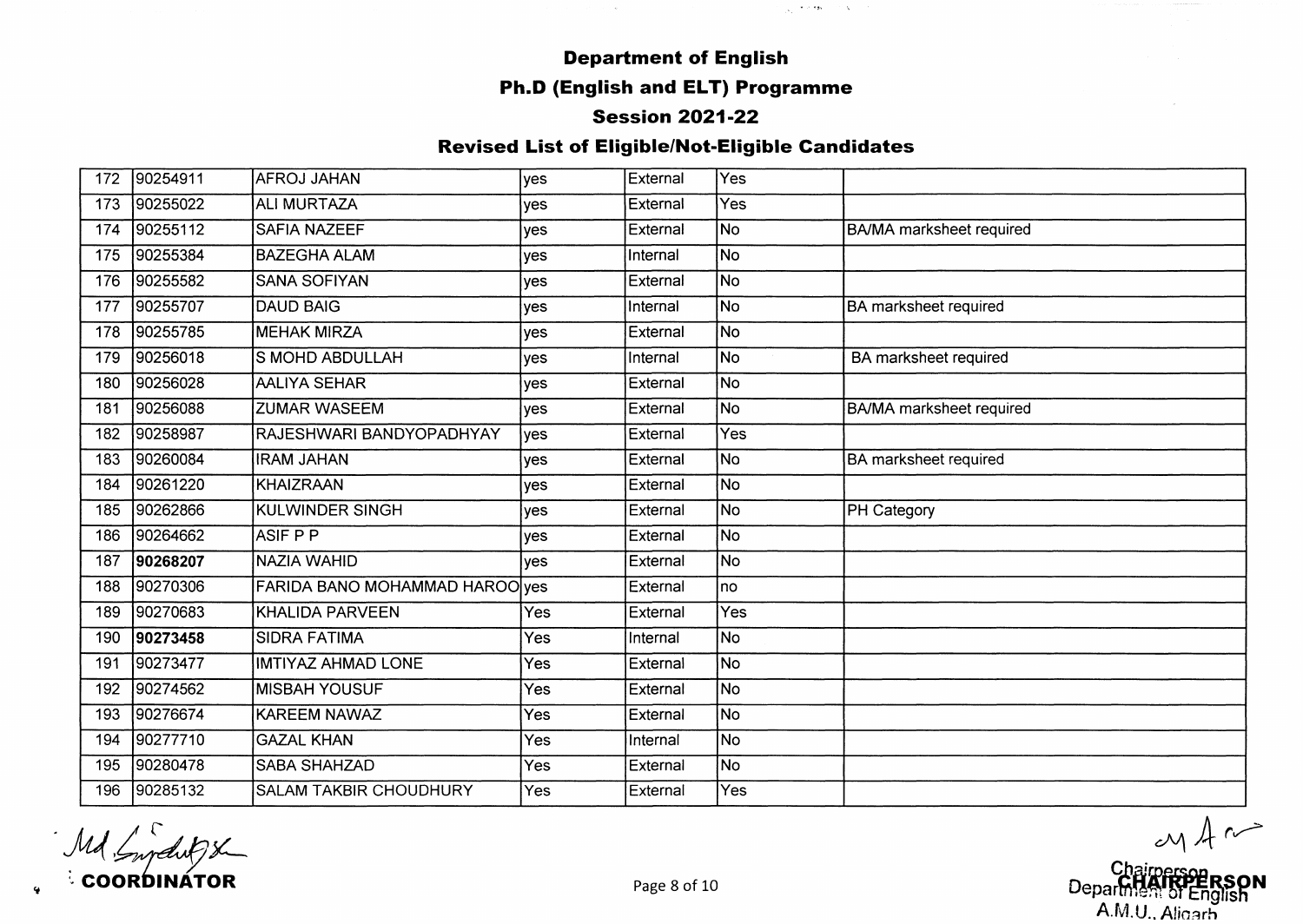#### **^ Department of English**

#### **Ph.D (English and ELT) Programme**

#### **Session 2021-22**

#### **Revised List of Eligible/Not-Eligible Candidates**

| 197 | 90294590 | ANJALI TYAGI                 | Yes        | External | No)       |                                                  |
|-----|----------|------------------------------|------------|----------|-----------|--------------------------------------------------|
| 198 | 90295240 | <b>ATIFA HAROON</b>          | <b>No</b>  | External | No        | RESULT AWAITED, No Documents Attached            |
| 199 | 90298804 | <b>DEEP CHAND YADAV</b>      | Yes        | External | Yes       |                                                  |
| 200 | 90299284 | <b>AGNIDH BARUAH</b>         | Yes        | External | No.       |                                                  |
| 201 | 90299814 | YASER ARFAT BUTT             | Yes        | External | No.       | Provisionally Allowed, BA Marksheet Not Attached |
| 202 | 90300557 | MD HASANUZZAMAN              | Yes        | External | No        |                                                  |
| 203 | 90300875 | <b>ANUPRIYA PALNI</b>        | Yes        | Internal | No)       |                                                  |
| 204 | 90302275 | <b>INSHA MAJID KHAN</b>      | Yes        | External | lNo.      |                                                  |
| 205 | 90303020 | <b>SHREYA PARVATI</b>        | Yes        | External | Yes       |                                                  |
| 206 | 90303972 | <b>REHAB AHMAD</b>           | Yes        | Internal | No        |                                                  |
| 207 | 90303981 | <b>REHAB AHMAD</b>           | Yes        | Internal | No)       | <b>DUPLICATE FORM</b>                            |
| 208 | 90304597 | <b>MEER OSHAIM</b>           | Yes        | External | No l      |                                                  |
| 209 | 90305986 | <b>SAFINA CHOWDHARY</b>      | Yes        | External | Yes       |                                                  |
| 210 | 90307202 | AMRITA NARAYANA              | Yes.       | External | No        |                                                  |
| 211 | 90307265 | JOYEETA KUNDU BASU           | Yes        | External | Yes       |                                                  |
| 212 | 90307269 | PRERNA UNIYAL                | <b>Yes</b> | External | No        |                                                  |
| 213 | 90307274 | <b>JAVAID AHMAD LONE</b>     | Yes        | External | No.       |                                                  |
| 214 | 90307344 | <b>DIWAKAR ATTRI</b>         | Yes        | External | <b>No</b> |                                                  |
| 215 | 90307865 | <b>SYED IFFAT ASHAQ</b>      | Yes        | External | No        |                                                  |
| 216 | 90308506 | <b>SHIVANGI KUMARI</b>       | Yes        | External | No        |                                                  |
| 217 | 90308541 | <b>GHAZALA TAMANNA HAYAT</b> | Yes        | External | No        |                                                  |
| 218 | 90308696 | <b>SANA FATIMA</b>           | <b>Yes</b> | External | No        |                                                  |
| 219 | 90308730 | <b>AREEBA HUSAIN</b>         | Yes        | Internal | No        |                                                  |
| 220 | 90308927 | <b>SUFAYA SULTAN</b>         | Yes        | External | No        |                                                  |
| 221 | 90309399 | <b>SIBGATU ULLAH</b>         | Yes        | External | No l      |                                                  |

 $M4$ 

**COORDINATOR** Page 9 of 10 **C h6^ |«R ER SO N** Department of English at the contract of the contract of the contract of the contract of the contract of  $\mathsf{A.M.U.}, \mathsf{Aligarh}$